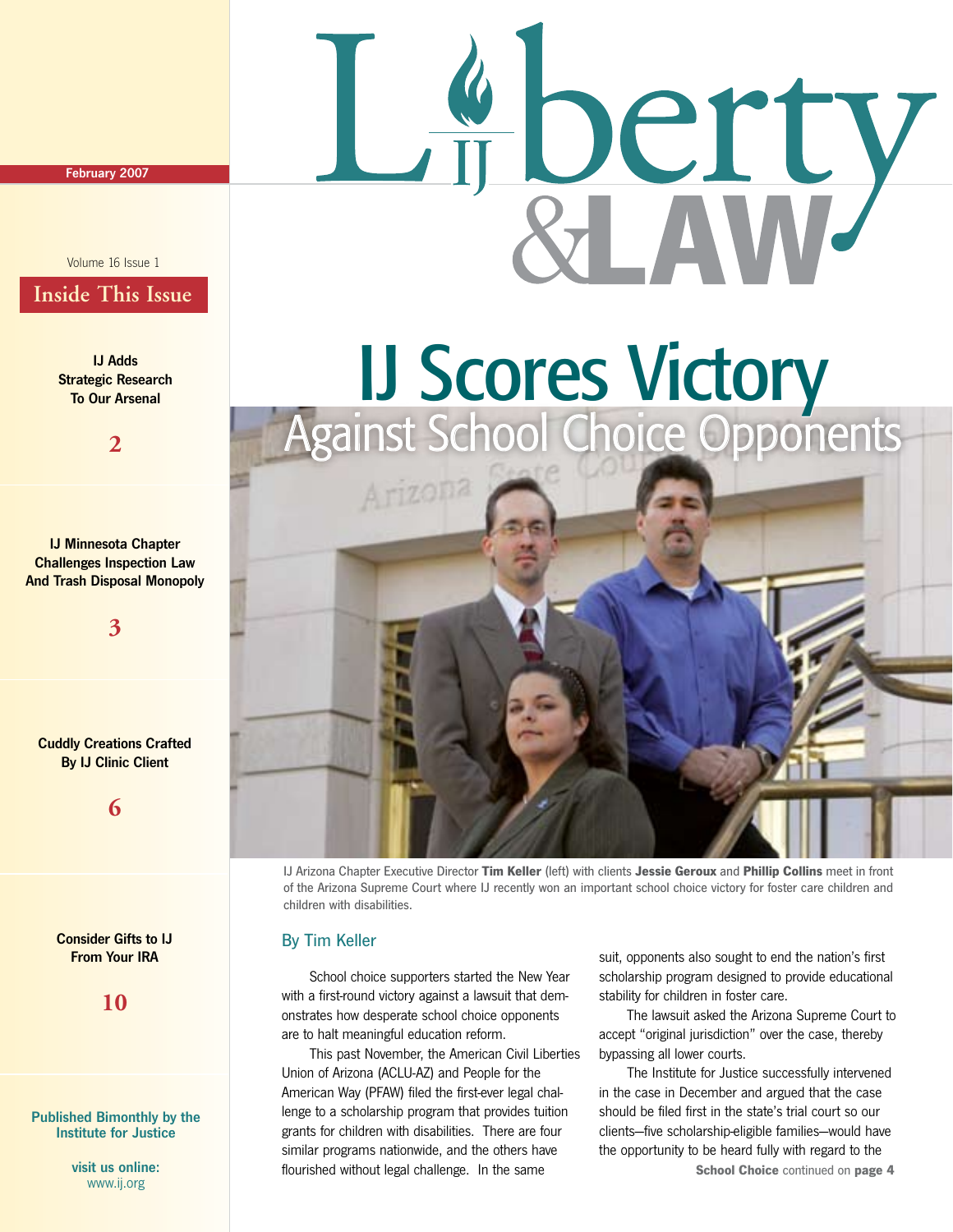### By Chip Mellor

 Our lawsuits address the legal problems of our clients, but they do much more than that. The issue at the heart of each IJ case also affects countless other people who are similarly afflicted by government excess. It is therefore all the more important that we present to the court and to the public the real-world context and consequences of our cases.

IJ Adds

To Our Public

o Our Kupper

 One way we do this is by using research and scholarship to create public awareness and appreciation of our issues before going into court. This strategy produced excellent results, for instance, in our property rights litigation. Back in 2003, when many people had not even heard of eminent domain, we produced a groundbreaking report, Public Power, Private Gain, which documented more than 10,000 instances of eminent domain abuse in just a five-year period. The report put into context the pervasiveness of the problem, sparking a dramatic increase in media attention. Coverage, which included features on 60 Minutes, NBC Nightly News, ABC World News Tonight, and National Public Radio, brought the issue into the nation's living rooms and propelled it to national prominence. The report even garnered a cite by Sandra Day O'Connor in her famous dissent in Kelo v. City of New London.

 A few years earlier, we saw similar success with our economic liberty "city studies" in which we documented the widespread nature of arbitrary licensing laws. The research not only helped us identify new cases

but also generated so much media coverage that one of the nation's largest public relations association awarded us one of their highest honors.

Stratt

 Clearly, there is tremendous potential for such research to enhance our mission. But the pressing demands of litigation mean that our attorneys can only occasionally produce these important works. So we decided to create a new program at IJ that will institutionalize the approach that we've used previously very successfully in an ad hoc fashion.

 The Strategic Research program is led by Professor Dick Carpenter of the University of Colorado at Colorado Springs and IJ Director of Communications Lisa Knepper. Each brings to the task exceptional talents ideally suited to the creation, timely execution and marketing of first-rate research. Dick has written extensively on education policy, has published in numerous peer-reviewed journals and is a brilliant teacher. Lisa is a gifted editor and strategist and brings her years of experience as an integral member of IJ's award-winning public relations team. Through Download this report from the IJ website at: **www.ij.org/publications/other**

this program we will combine IJ's cutting-edge litigation with the intellectual firepower of a think tank. It adds a dynamic new element to IJ that will set a new standard for public interest law.

 Our research will focus on the data and evidence behind the issues we litigate. Strategic research involves the rigorous analysis of an issue

**Dick Carpente** 

**Lisa Knepper**

using economics, statistics, polling, political science and other such tools to test hypotheses and present findings solidly borne out by data. It enables us to study how groups of people behave and what may affect their behavior in the future. This is especially useful to us in revealing the real-world effects of regulations and laws.

 The program already is off to a great start. In our challenge to New Mexico's interior design cartel, for instance, Dick produced a report showing how laws like the one in New Mexico have a history of deliberately excluding competition. In

> defense of Arizona's new school choice programs, Dick's research (described on page 4 of this newsletter) directly under-

> cut our opponents' assertion that the new choice programs were both unprecedented and dangerous. (Both studies are available at www.ij.org/publications/ other.) Many other studies are already in the pipeline adding further ammunition to our arsenal.

> > Our Strategic Research program is but the latest example of how IJ constantly strives to refine

and redefine public interest advocacy. Only by such dedication will we secure our

precious liberties from constant government threat. $\blacklozenge$ 



**Chip Mellor** is IJ's president and general counsel.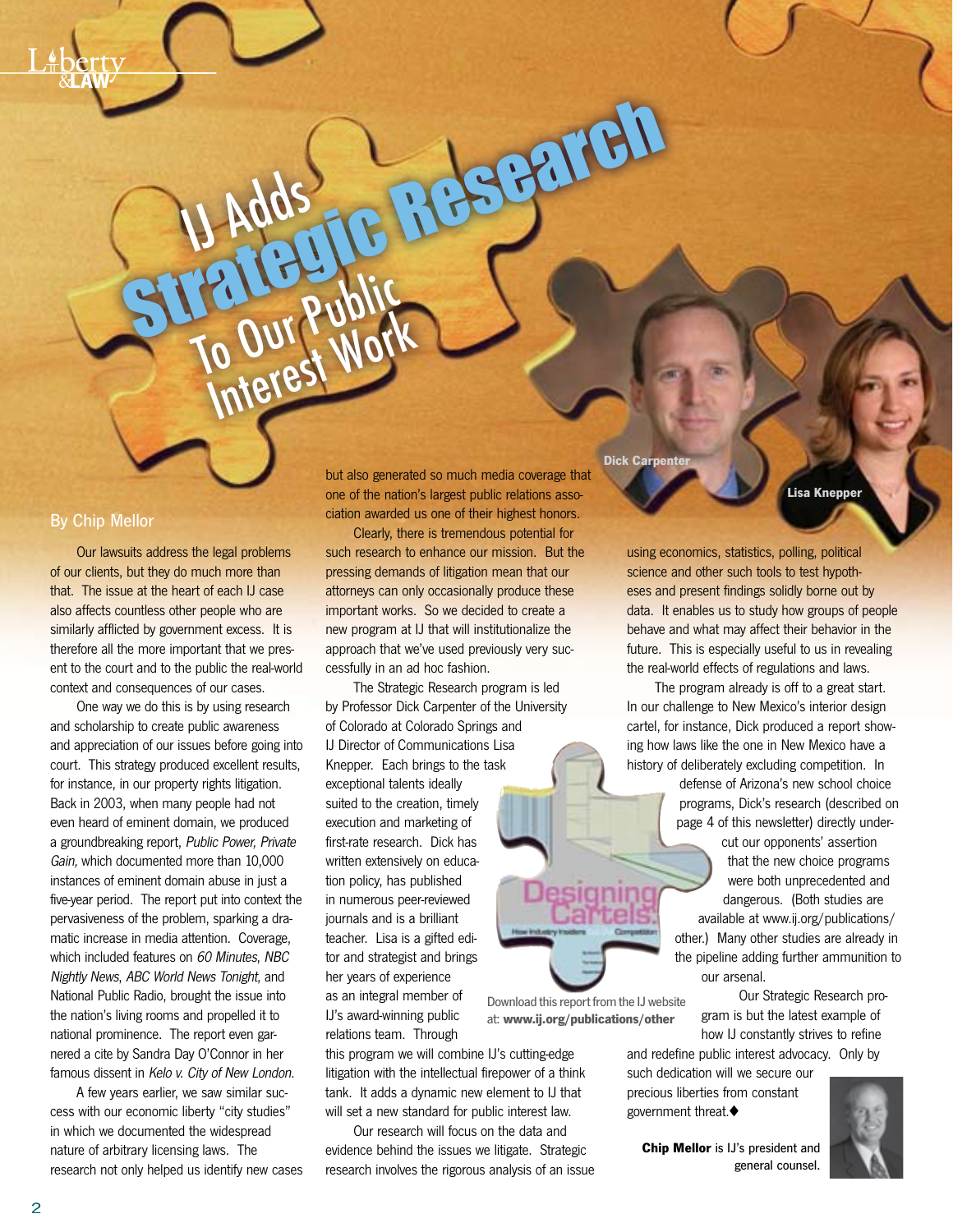## **Fighting Small-Town Tyranny in Minnesota**



IJ Minnesota Chapter Attorney **Nick Dranias** speaks at a press conference launching the Chapter's challenge to Red Wing's unconstitutional inspection law.

### By Nick Dranias

 Red Wing, Minn., may be best known worldwide for its boots, but to locals, the City is becoming the poster child for governmental paternalism and economic protectionism. Officials in this town of

16,000 (located 50 miles southeast of St. Paul) seem to regard the area as their own personal fiefdom. The Institute for Justice Minnesota Chapter joined with Red Wing residents and regional businesses to defend some of the most basic constitutional protections we are supposed to enjoy, but which the City continues to flout.

 So now, thanks to IJ-MN's two newest lawsuits, Red Wing is a key battle ground in the fight against small-town tyranny.

 On November 15, IJ-MN filed suit against the City for its enforcement of a law that conditions apartment licenses only to landlords who agree to unbridled inspections of rental units and proper-

**Red Wing filed a bizarre document called a "Motion for Entry," which asked a local judge to grant City inspectors the power to search rental properties at all "reasonable" hours and as often as "necessary."**

> ties. Just days before we launched this lawsuit, Red Wing filed a bizarre document called a "Motion for Entry," which asked a local judge to grant City inspectors the power to search rental properties at all "reasonable" hours and as often as "necessary" in order to look for "possible conditions that could adversely affect the health and safety of residents and the public."

 In what amounted to, at best, circular reasoning, the City claimed the power to conduct these searches because the properties were not previously inspected. In essence, the City demanded a spare set of keys to every rental property within its boundaries. Similarly, Red Wing sought blanket

authority to search private property for regulatory compliance. The Fourth Amendment, however, prohibits exactly the kind of unreasonable governmental intrusion Red Wing sought to establish. With the help of IJ-MN, a deter-

mined group of landlords and tenants is fighting to ensure the City does not trample their rights.

 Next, IJ-MN discovered that Red Wing's solution to losing hundreds of thousands of dollars on a municipal trash incinerator was not to shut it down, but to pass a so-called "organized collection" law. This law forces commercial trash haulers to sacrifice their freedom by delivering all trash to the incinerator and pay the City 80 percent more than competing out-of-state facilities, thereby keeping the inefficient municipal burner operating.

 IJ clients and local haulers Paul Larson and Dale Gibson, however, decid-**Tyranny** continued on **page 5**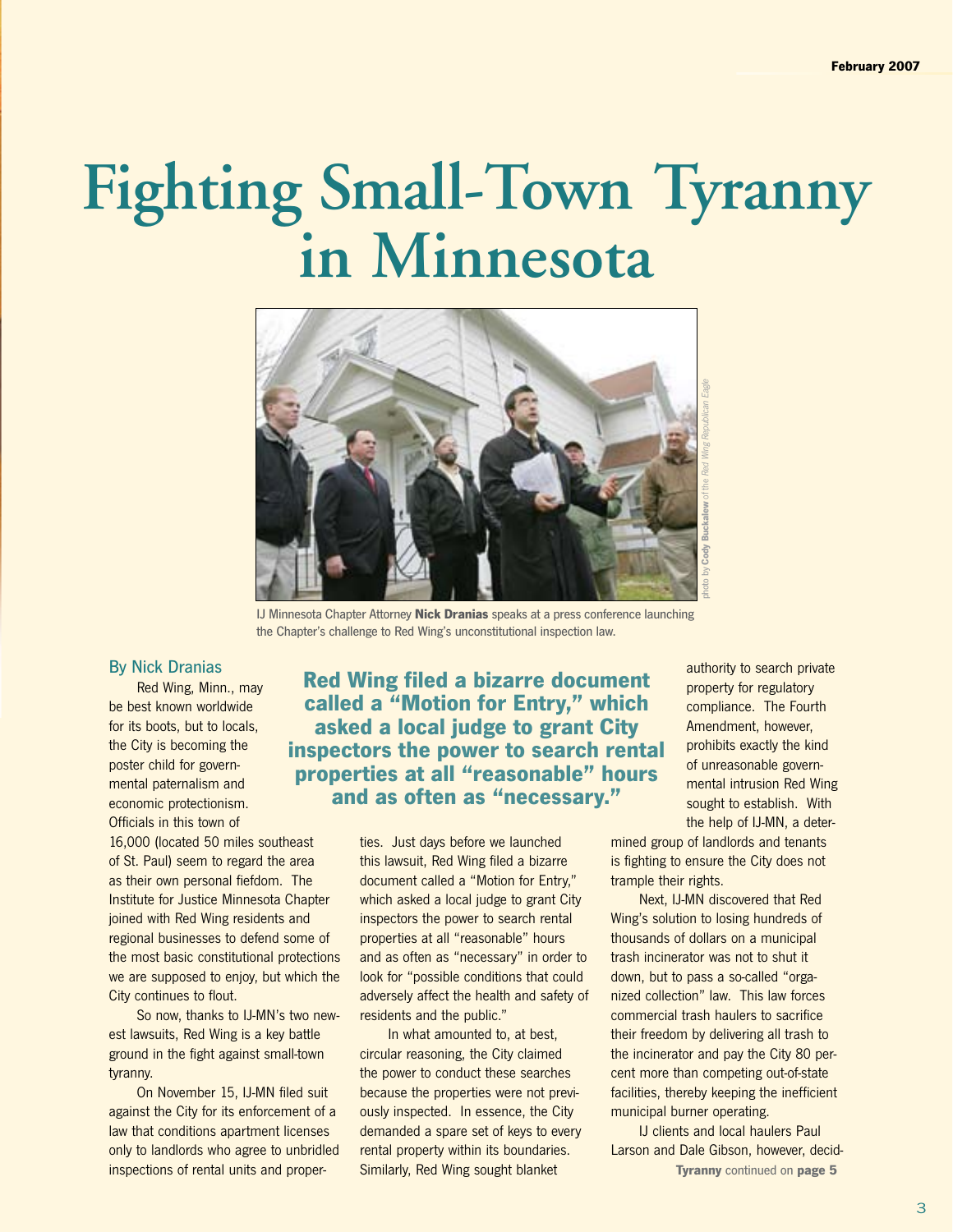

 Andrea Weck and her three daughters are typical of the families we represent. Lexie

and Charlie are Andrea's twin five-year-old girls. Their four-yearold sister Samantha rounds out their loving household. Lexie has cerebral palsy, autism and mental retardation and has been receiving professional services and therapies since she was an infant.

 Lexie currently attends the Chrysalis Academy, a private school where she is flourishing, and she receives a scholarship to help pay the way. Andrea has a difficult time understanding how the ACLU-AZ and PFAW could oppose a scholarship program that promises to help children with disabilities.

 Andrea first enrolled Lexie in a special pre-kindergarten program in the Scottsdale Unified School District, known as the Panda Program. Andrea hoped that through the program, Lexie would begin interacting and playing with her two sisters. Andrea also wanted to see Lexie make educational gains, such as learning the alphabet. After two years in Panda, though, Lexie had made very little improvement. Her teachers and therapists did not know where she should go to kindergarten.

 Andrea began searching for options and found Chrysalis with its unique play-based curriculum. Lexie started at Chrysalis this past August, though Andrea had no idea how she would ever pay the tuition. Her parents dipped into savings, and Andrea made sacrifices wherever possible. Today, Lexie is a different little girl. She can point to the letters of the alphabet, she is learning sign language, and she now engages her sisters, especially when they are playing the types of games that Lexie does at her school.

 And to top off Lexie's advancement, the Legislature and the Governor created a scholarship program to help pay the tuition for children like Lexie to attend schools like Chrysalis.

 But the ACLU-AZ and PFAW didn't like the fact that parents had been empowered to choose private schools. The ACLU-AZ and PFAW claimed that the new scholarship



IJ Arizona Chapter client and mom **Jessie Geroux** with son **Tyler**.

programs violated the Arizona Constitution because they allow public funds to pay for educating children in private schools. They cited both the Arizona Constitution's Blaine Amendments and its education provisions. Not only has the Arizona Supreme Court rejected those arguments in school choice and school finance cases, but, as IJ's Director of Strategic Research Dick Carpenter demonstrates in his new report, Private Choice in Public Programs: How Private Institutions Secure Social Services for Arizonans (available at www.ij.org/publications/other), those arguments ignore Arizona's long history of supporting private education with public aid.

 As the report documents, Arizona already operates at least six separate educational aid programs that help students in public, private and religious schools. And two of them specifically support services for foster children and children with disabilities. Those

> six voucher programs currently serve more than 22,000 students a year, totaling nearly \$22 million in publicly funded scholarships—far outstripping the \$5 million allotted for the new scholarships for special needs and foster children.

> These facts only further confounded Andrea, especially when she considers that there are nine other families attending Chrysalis using the "old" voucher. Naturally, the old voucher program puts school districts and education bureaucrats in charge of private placements. And because the ACLU-AZ and PFAW only challenged the parental choice program, only children like Lexie, whose parents chose the school, stood to lose their state-funded scholarships.

> It is difficult to call school choice opponents' selective legal challenge anything short of hypocritical. But their hypocrisy is not surprising. The teachers' unions' allies fear the accountability that naturally accompanies parental choice programs and the pressure to enact genuine reforms that follows empowered parents.

 This legal challenge, perhaps more than

any previous school choice lawsuit, demonstrated that what choice opponents truly fear is empowering parents. There is a high likelihood that the ACLU-AZ and PFAW will file a new lawsuit in the lower courts. But with the help of the Institute for Justice, Arizona families will continue to fight to protect their right to choose the school that is best suited to meet their children's needs. $\blacklozenge$ 

**Tim Keller** is executive director of the Institute for Justice Arizona Chapter.

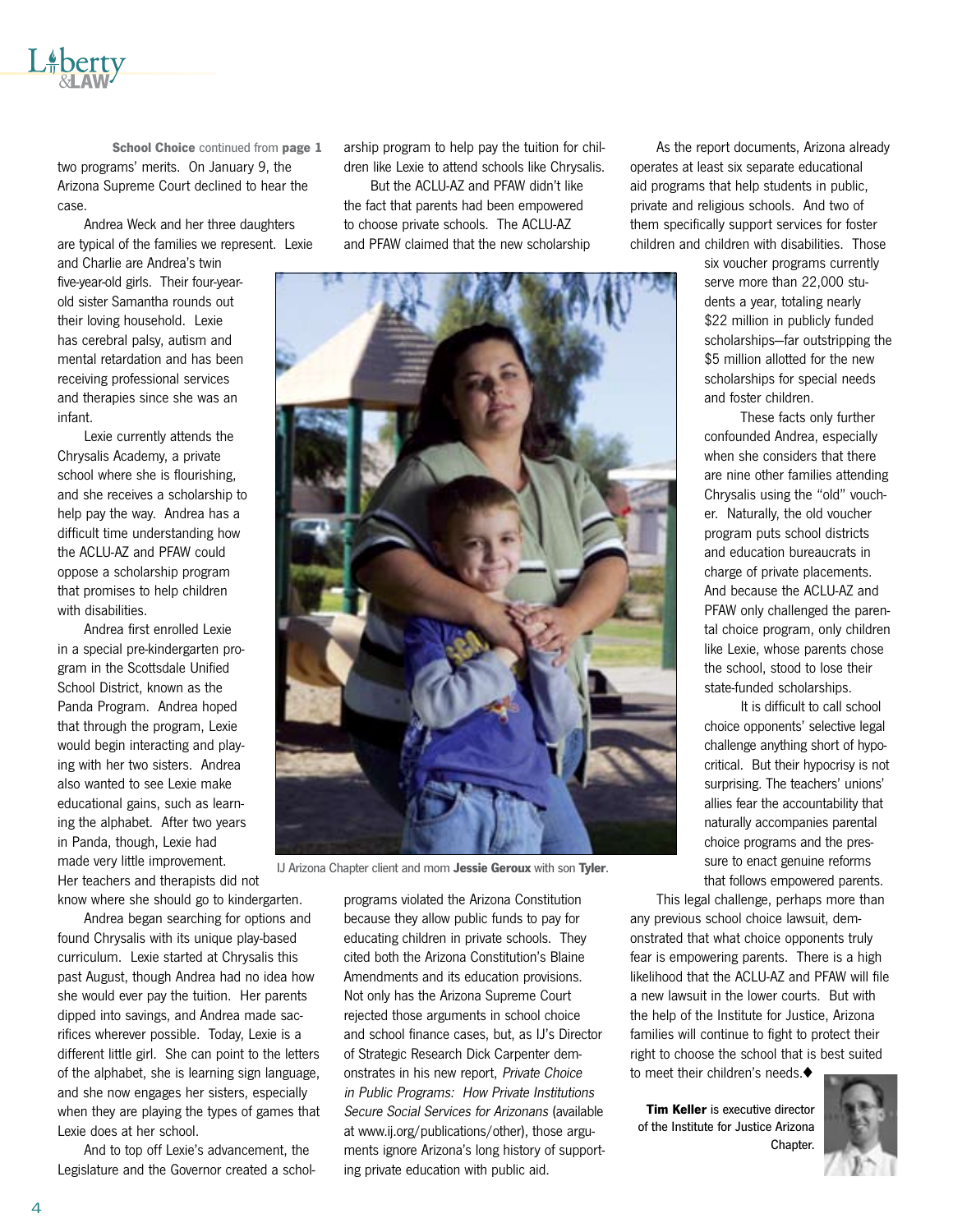

### **New Home for Arizona Chapter**

 If you ever visit an Institute for Justice office—whether here in Arizona or in Seattle, Minneapolis or Chicago, or our headquarters in Arlington, Va.—you will notice the architecture always complements our operating style: open, airy, inspiring and professional. That is the environment we create for ourselves every place an IJ employee hangs his or her hat, as is the case with our brandnew offices for the Arizona Chapter.

 Located in Tempe's vibrant Mill Avenue District, in a restored Spanish Colonial building constructed in 1899 one of only two three-story buildings constructed before statehood—our Arizona Chapter continues making its own history in the state.

 Sure, Buffalo Bill Cody was once a guest in our building (when it was better known as the "sunshine hotel," so-nicknamed because the owners did not charge guests on days when the sun did not shine), but buffalo are easier to knock down than, say, government regulations . . . an IJ-AZ specialty.

 So, while our surroundings may seem to transport us to Arizona's territorial days, our cutting-edge litigation is working to ensure our constitutionally enshrined rights survive well into the 21st century and beyond. Please stop by if you're ever in the neighborhood. Friends of freedom are always welcome. $\blacklozenge$ 



IJ-MN Executive Director **Lee McGrath** with IJ-MN clients, from left, **Dale Gibson** of Gibson Sanitation and **Paul Larson** of Paul's Industrial Garage, gather in front of the courthouse where the IJ Minnesota Chapter launched their challenge to Red Wing's law that would have created a government monopoly on trash disposal.

### **Keeping Minnesota Free from Government Tyranny**

ed this new law that violated their rights needed to be tossed in the garbage. Represented by the Institute for Justice, they filed suit in federal court on December 6 to enforce their rights under the Commerce Clause of the U.S. Constitution. **Tyranny** continued from **page 3**

 The Commerce Clause grants to Congress the exclusive power to regulate interstate commerce. The central reason for the Clause is to allow for free trade among the states. Not surprisingly, the U.S. Supreme Court ruled in 1994 that municipalities cannot constitutionally prohibit the interstate movement of trash for the purpose of propping up a favored local waste processing facility.

 The City tried to sidestep this precedent by justifying its scheme as an environmental preference for incineration over disposals in landfills. The City's own website, however, declared that the purpose of the law was to ensure the financial viability of its incinerator.

 U.S. District Judge Richard Kyle saw through the City's insincere environmental argument. On December 22, he entered a preliminary injunction barring the enforcement of Red Wing's organized-collection law. Judge Kyle observed that "the City strong-armed garbage haulers (and attempted to strong-arm the Plaintiffs) into agreeing to bring all commercial waste to the Incinerator, lest they lose the right to conduct business in the city. This is precisely the type of economic protectionism that the . . . Commerce Clause is intended to prevent."

 It was a happy holiday for IJ's clients and the citizens of Red Wing. They started 2007 freer than they were the year before, and IJ-MN will stand with them in our shared commitment to liberty and

iustice. $\blacklozenge$ 

**Nick Dranias** is an IJ Minnesota Chapter attorney.

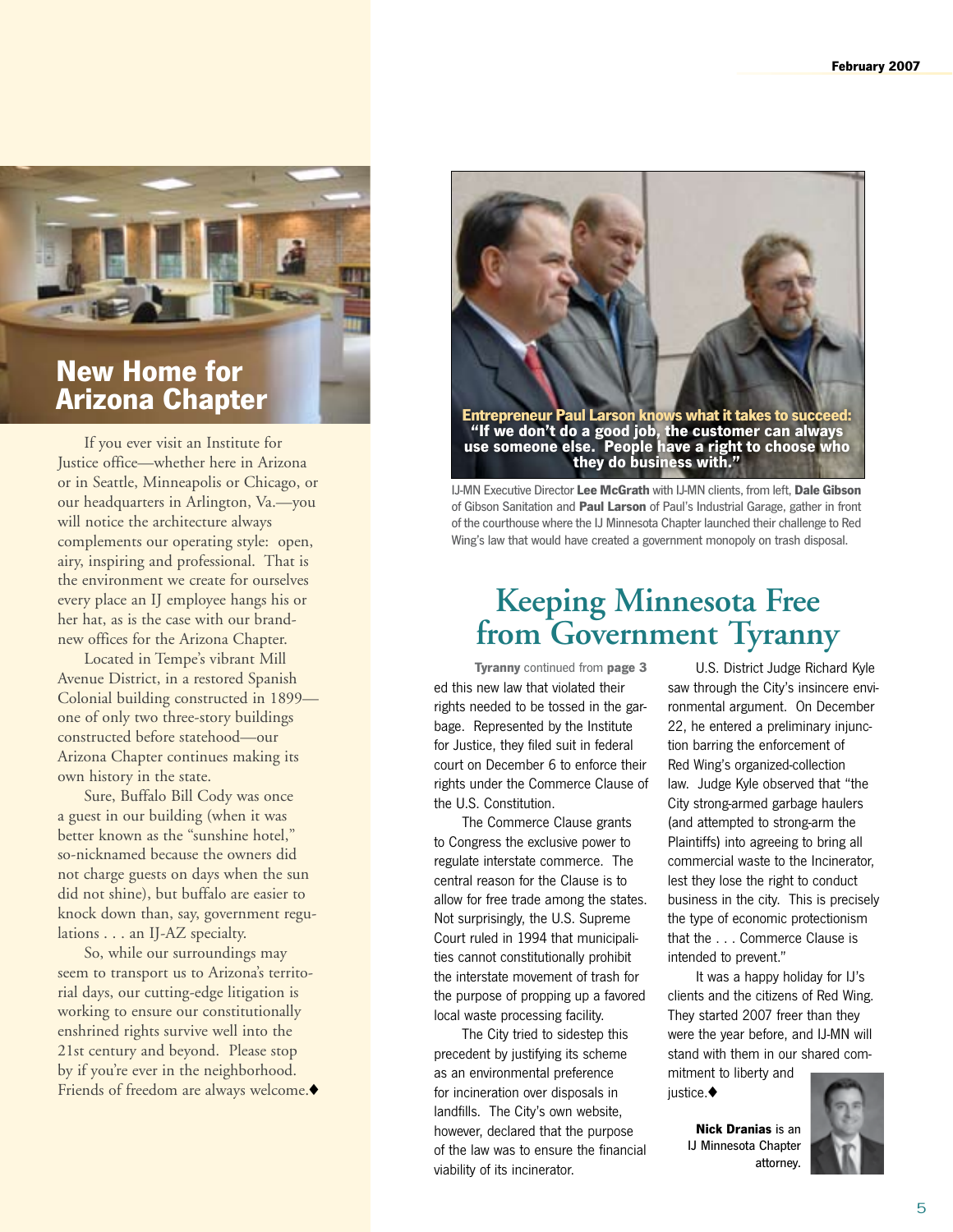

# The IJ Clinic Never With Entrepreneurs **T o y s**



### By Elizabeth W. Milnikel

 IJ Clinic on Entrepreneurship client Shawn Smith specializes in transforming mundane or unappealing things into whimsical, plush toys. The characters are called Shawnimals, of course.

 There is the clove of garlic, whose tag explains that he has a chip on his shoulder because the other Shawnimals think he stinks. There is the pot sticker, which unblinkingly supervises the work that takes place in my office. There is the smirking Poof, which comes along whenever something else disappears, i.e., "goes poof." And there is the enormously popular Wee Ninja, a rounded little felt doll with only a strip of his face peeking out of

his black suit. The Wee Ninja is known as the "master of the stealth hug."

 Shawnimals started as a fun pastime, grew into a hobby and is now a serious business. In 2006, the small company run by Smith and his wife, Jen Brody, sold more than 5,000 hand-made Shawnimals, far more than doubling the sales of the previous year. The Shawnimals website regularly receives 2,000 visitors per day. In December, as the holidays approached, the growing company was featured in The New York Times and the Chicago Sun-Times. Mentions on blogs and websites further propelled Shawnimal's popularity.

 The business' speedy growth has been thrilling, but at times overwhelming. Smith and Brody maxed out on the space they had set aside for assembling Shawnimals in their apartment, and they were calling in friends to help snap on their trademark beady eyes during the holiday rush. Smith is quick to point out that he has learned the importance of seeking assistance: "When you're dealing with running a small business, whether you're an entrepreneur or not, you can't do it all yourself." Legal assistance from the IJ Clinic has been a saving grace. "What could be better than to get help from professionals such as [the IJ Clinic attorneys] and students who are interested in helping and learning? The students are not only teaching us but also learning themselves, and I love that atmosphere," he says.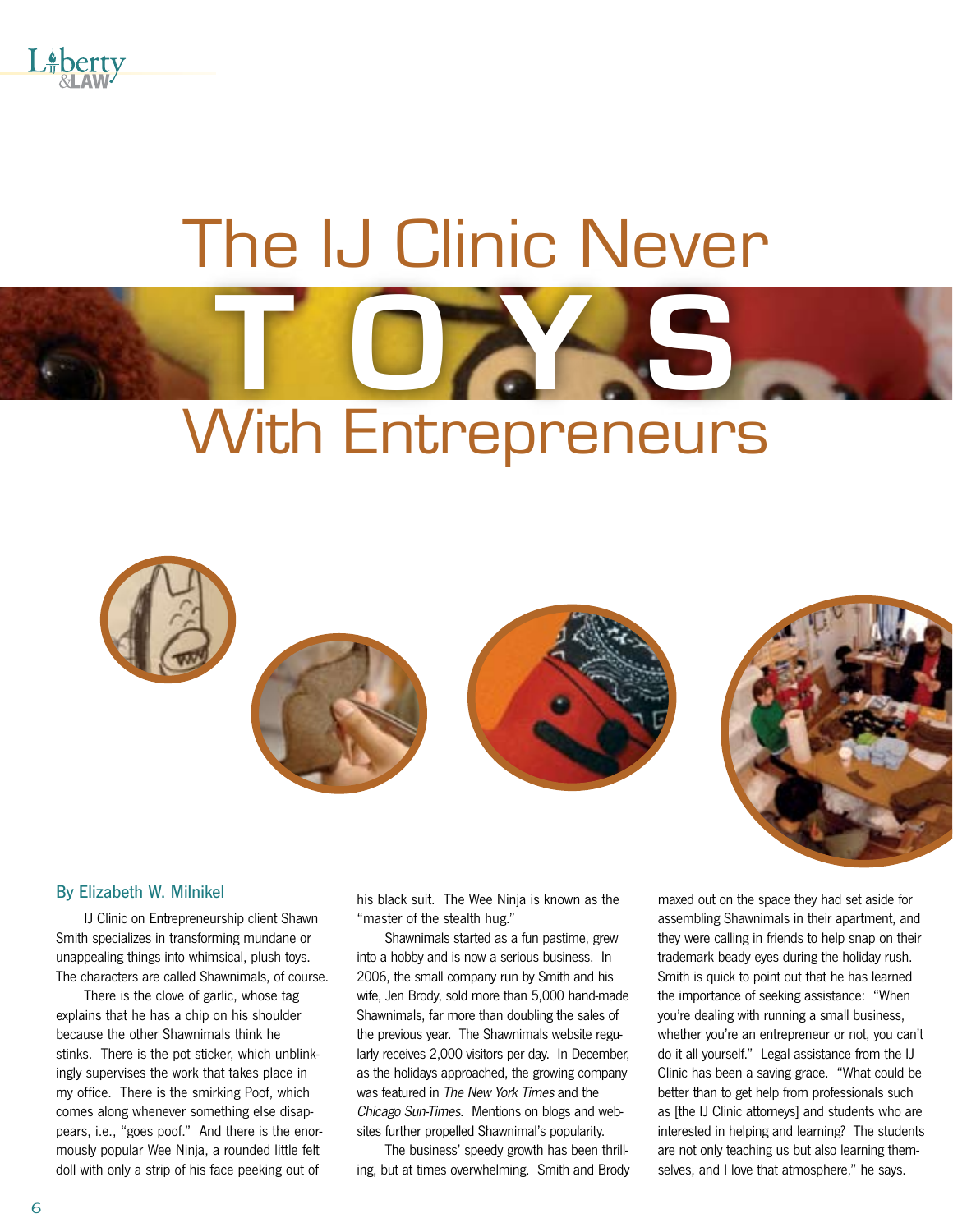Chicago entrepreneur **Shawn Smith** received free legal help at the IJ Clinic on Entrepreneurship at the University of Chicago Law School to develop and organize his business.

 But some of the legal issues sneaked up on the start-up, and they were not bearing stealth hugs. For example, students' research revealed that, in Chicago, a home-based business could not manufacture products that were being sold in retail outlets elsewhere. The rule did not make much sense, since we thought the residential character of the neighborhood would be better preserved if the products were being shipped out instead of sold on the premises. Nonetheless, Smith changed his plans and rented studio space (yet another learning experience, given the differences between commercial leasing and residential leasing). Shawnimals suffered another surprise attack

when a competitor baselessly accused it of copying a toy design. With the guidance of the IJ Clinic, Smith learned to handle the threat as a business matter and not as a personal attack on his artistic integrity. These are the sort of legal issues that can stop fledgling entrepreneurs dead in their tracks.

 Smith credits the IJ Clinic with helping him see his erstwhile hobby as a legitimate business endeavor. As University of Chicago law students began to ask questions about how the company would structure its management, handle its payroll, and protect its vital intellectual property, Smith and Brody started to understand the business at a much deeper level, and they started asking their own questions about how decisions they make today will affect the business in one year, and five and ten years down the line. In Smith's words, the IJ Clinic helped guide Shawnimals through the transition from "playing business to running a business."

 We're happy to help guide Shawn on important legal matters, so all the characters in Shawnimaland can keep playing. Even Stinky  $C$ love. $\blacklozenge$ 

**Elizabeth W. Milnikel** directs the Institute for Justice Clinic on Entrepreneurship at the University of Chicago Law School.

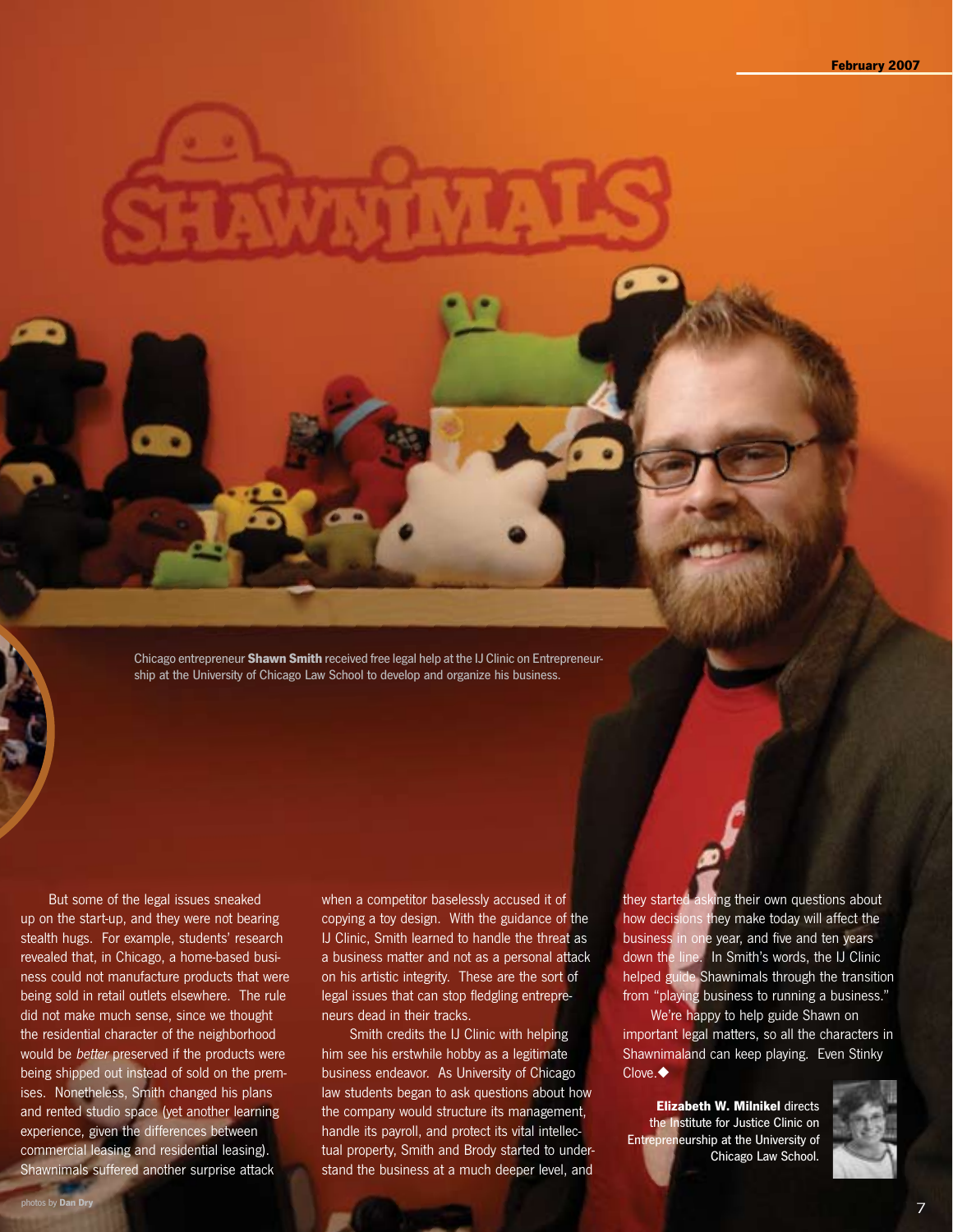# **Castle Coalition: Much Achieved, Much To Do**

### By Steven Anderson

 The Institute for Justice continues its work to transform the U.S. Supreme Court's infamous Kelo decision into a nationwide victory for home and small business owners so they are better protected against the abuse of eminent domain than ever before. Now, only a little more than one year after the decision, 34 states have increased property rights protections for property owners—with the latest round of reforms coming during the recent November elections.

 Much of this success can be attributed to the Castle Coalition's hardworking team, which helped legislators and citizens alike improve the ability of property owners to keep what they've worked so hard to own. And, as you've read in these pages, even where there was no legislative change, state supreme courts—thanks to IJ's litigators—are properly interpreting their own constitutions and rejecting the narrow majority's rationale in Kelo.

 The work, however, is far from over. Though we saw remarkable changes in places like Florida, Pennsylvania and Arizona, several states still allow local governments to transfer property from one private individual to another. Using similar criteria to those we developed before the 2006 legislative sessions, as well as the ratings contained in our soon-to-bereleased legislative report card, we have prioritized the states in order to determine where we will focus our resources this year.

 That means we'll continue working in Texas to ensure the blight loophole that remains from its 2005 reform attempt is closed. To lay the groundwork, we've already testified and spoken at events around the state, defining the problem and offering the solution. Virginia—whose constitution allows the General Assembly to define public use (very broadly, unsurprisingly)—will also be a prime target for reform. We were recently invited by the Speaker of the House to discuss eminent domain abuse and the need for change in the Commonwealth. Although Ohio has very good caselaw after our Norwood victory, more must be done to reform cities' uses of bogus "blight" designations. We will work to make sure everyone in Ohio is

as protected as our clients Carl and Joy Gamble.

 Opponents of eminent domain reform, however, have been mobilizing for months, ready to attack those of us who believe that the phrase "public use" actually means what it says. In fact, in one missive, IJ itself was singled out and our

research methodology assaulted—to which we have responded with a new report titled, Dreher and Echeverria: Disinformation & Errors on Eminent Domain, published in January. It may also be necessary to defend some of the 34 state reforms, as the beneficiaries of eminent domain abuse work to undercut the gains we helped achieve.

 In addition to

legislative work, we will redouble our efforts in another area where we have historically been successful—activism. Right now, we are confronting the reality of a future predicted by Justice O'Connor who observed that those without political power will be most negatively affected by the Supreme Court's Kelo decision. To that end, we are working with home and business owners in El Paso, Texas; Arlington Heights, Ill.; and Seattle, Wash., to ensure the powerless are heard and their properties are protected.

 It's an exciting and daunting year ahead, no doubt. Thankfully, though, with our track record, we can expect many successes  $\blacklozenge$ 

**Steven Anderson** is IJ's Castle Coalition director.



**Missouri North Carolina Ohio Oklahoma**

STATES: **Top Candidates for Reform**

> **Tennessee Texas Virginia**

**Washington**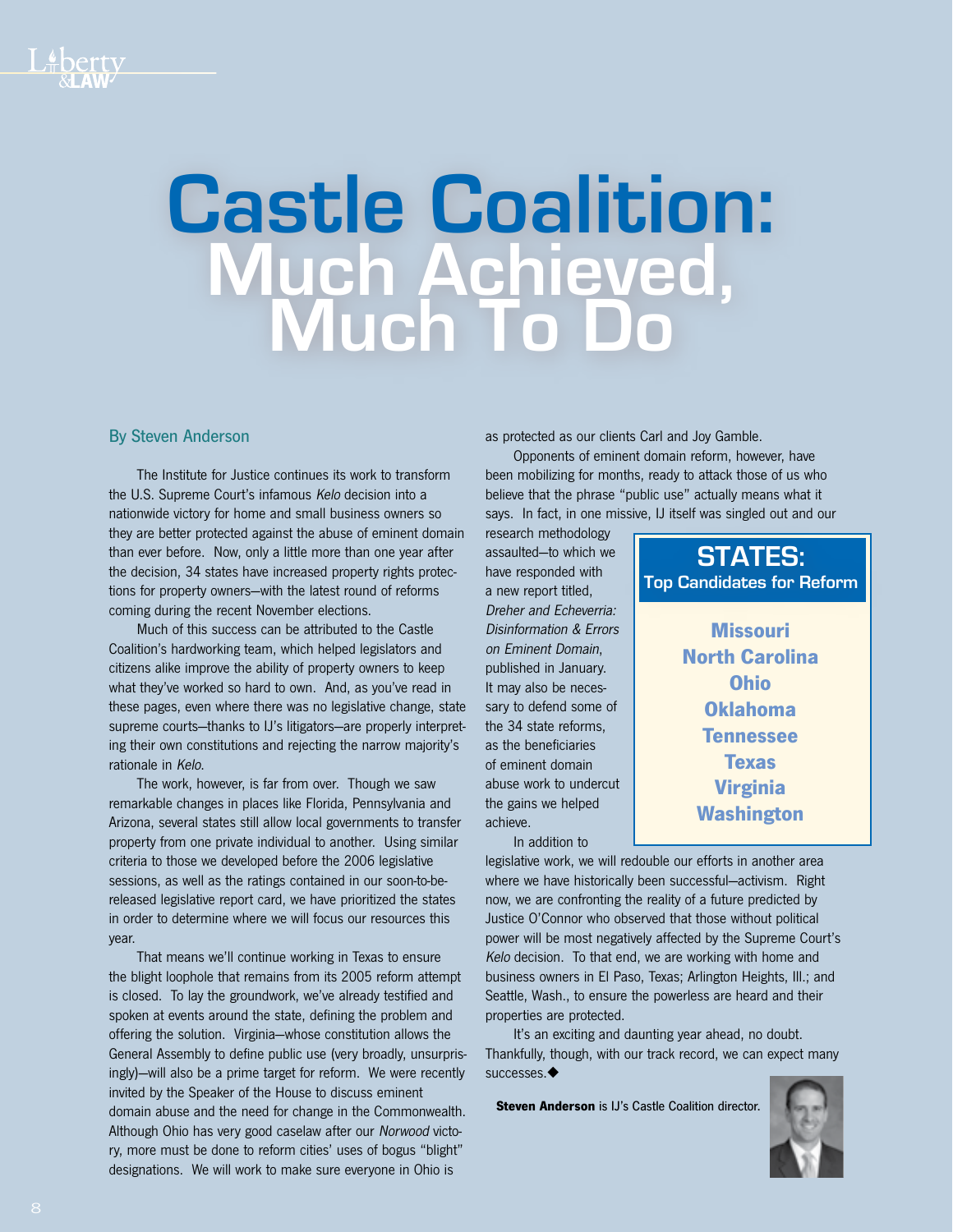### **Report Strips Away "False Sense of Security" From Washington Eminent Domain Laws**

When the U.S. Supreme Court issued its *Kelo* eminent domain many people pointed to the Washington Constitution's protections for private property as a model for the rest of the country. The Washington Constitution clearly and explicitly prohibits the government from taking private property and giving it to another private entity.

 Unfortunately, however, local Washington governments have, with the acquiescence of the Washington courts, undermined these protections. In a new Policy Brief issued by the Washington Policy Center, Institute for Justice Washington Chapter Executive Director Bill Maurer lists how Washington law is rife with avenues for eminent domain abuse. Maurer also examines recent cases where Washington property owners have been threatened with the unconstitutional exercise of the government's eminent domain power. The brief lays out how Washington law needs to change before residents of the Evergreen State can be secure in their homes and businesses.

 As spotlighted in *The Wall Street Journal*, the *Seattle Post-Intelligencer* and many other news outlets, the Policy Brief demonstrates that, even in states with strong constitutional protections for private property, these protections mean nothing unless the public is vigilant in insisting that the courts and local governments respect constitutional rights. Maurer's report gives advocates and lawmakers a road map they can use to reform Washington law to fit within our State's constitutional boundaries. The Policy Brief, and a shorter policy note, are available at www.washingtonpolicy.org and at IJ's website, www.ij.org/publications/other.

### **Independent Authors Examine Eminent Domain Abuse**

### By Christina Walsh

 The Institute for Justice recently launched a new series of independently authored studies—Perspectives on Eminent Domain Abuse—that explores the different aspects of eminent domain abuse from the vantage point of noted experts.

 The series' inaugural study, Eminent Domain and African Americans: What is the Price of the Commons? by Dr. Mindy

Thompson Fullilove, a research psychiatrist at New York State Psychiatric Institute and a professor of clinical psychiatry and public health at Columbia University, examines the effects of urban renewal and forced displacement on the African American community. As an example, Dr. Fullilove focuses spe-

cifically on the Federal Housing Act of 1949 under which 2,532 projects were carried out in 992 cities, displacing one million people—two-thirds of whom were African American. While this loss of property was devastating in and of itself, Dr. Fullilove looks deeper into how eminent domain abuse destroyed the "commons"—the irreplaceable social, political, cultural and economic networks that individuals and communities depended on for their well-being. She shares the story of David Jenkins, who lost his

Philadelphia home to urban renewal in the 1950s, to relay the priceless importance of these vital support systems.

 Neighborhoods like David's were not just a collection of private homes and businesses. They were organized networks that were able to provide social and economic support, political power and a means to achieve the American Dream. In her writing and teaching, Dr. Fullilove documents with compelling evi-



dence the tremendous losses faced by David and hundreds of thousands of African Americans like him not just of the house. but of the "home" of the neighborhood that caused such significant harm to their well-being that she coined the term "root shock" to describe it. Her pioneering work, Root Shock: How

Tearing Up City Neighborhoods Hurts America, and What We Can Do About It, is a powerful look at the effects of urban renewal on the African American community.

 Dr. Fullilove's new study, and others like it, will be available at www.castlecoalition.org/publications. $\blacklozenge$ 

> **Christina Walsh** is the assistant Castle Coalition coordinator.

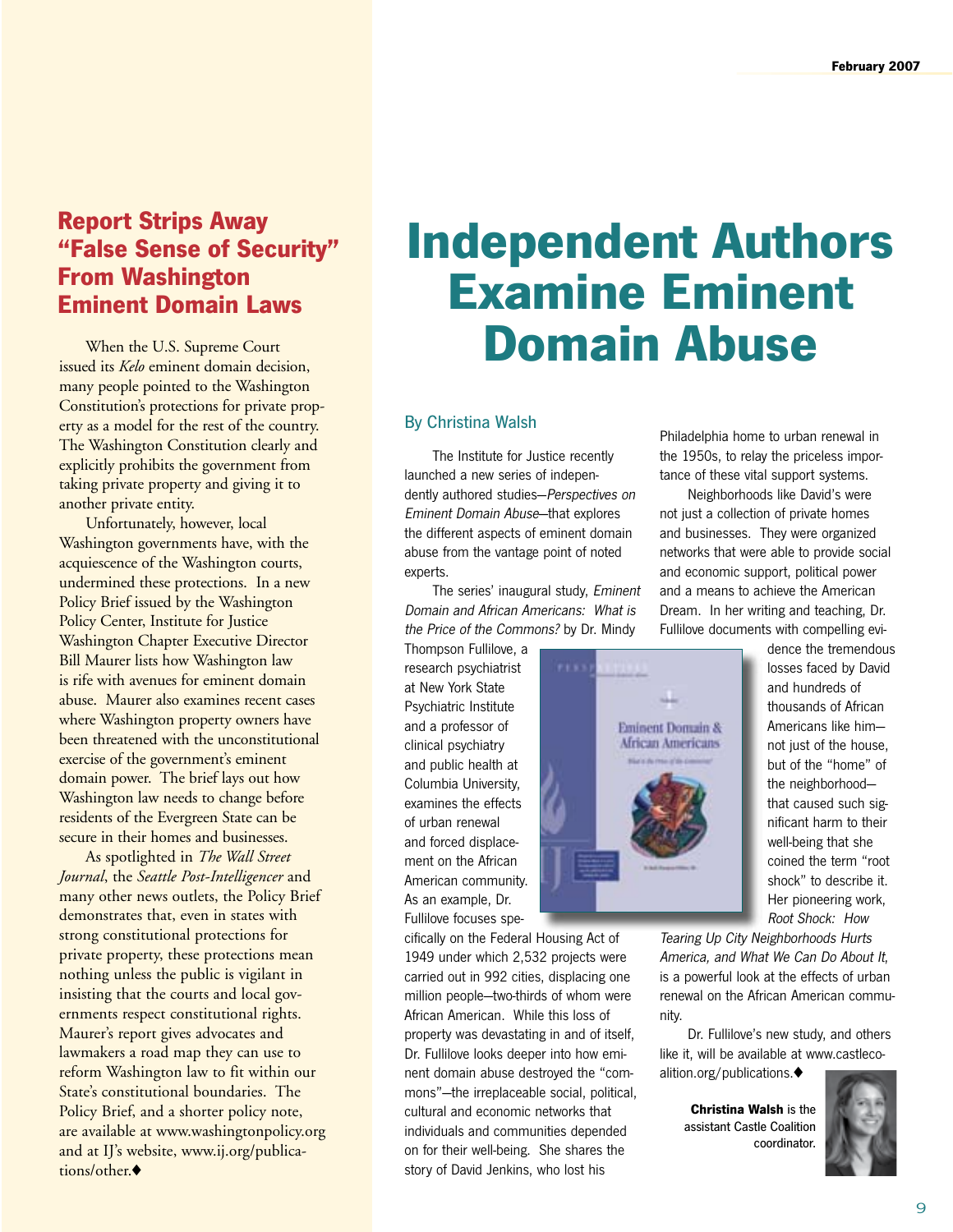# Consider Gifts to IJ from IRAs

### By Melanie Tacoma

Last summer Congress passed a law that is good news FOR YOU AND FOR THE CHARITIES THAT YOU SUPPORT.

 Yes, you read that right.

 The Pension Protection Act of 2006 permits traditional and Roth individual retirement account (IRA) owners, age 70 ½ and older, to transfer up to \$100,000 tax-free to charitable organizations like the Institute for Justice, allowing you to make a gift that reduces the value of one of your most tax-burdensome assets.

 This provision, however, is effective only until December 31, 2007, so gifts can be made only until the end of this year.

A gift from your IRA provides you with the following benefits:

- You advance individual liberty by giving generous support to IJ.
- You fulfill part or all of your required minimum distributions from the account without increasing taxable income.
- You reduce your taxable estate (note that the distribution does not result in an up-front income tax deduction, however).

 To make a current gift to IJ from your IRA, contact your IRA administrator. IJ's tax ID number is 52-1744337.

 If a current gift does not work for you, another option is to name the Institute for Justice as a beneficiary of any of your tax-deferred accounts, including not only IRAs but also 401(k), 403(b) or SEP plans. Because of the tax consequences of leaving these accounts to non-spousal beneficiaries, these assets are particularly good candidates for charitable giving. (For more information about how to best fit your giving to your individual situation, please consult your professional advisors.)

 Any of these gifts qualify you for membership in IJ's Four Pillars Society, which recognizes those who have made a commitment to preserving the freedoms they value for generations to come through their support for IJ. For more information, please visit www.ij.org/donate/ planned\_gifts.html.

**Melanie Tacoma** is coordinator of IJ's Four Pillars Society.



### **Example:**

Joan, age 80, has an \$800,000 IRA and wishes to fulfill her 2007 pledge commitment of \$100,000 to the Institute for Justice. Under the new law, she could instruct her IRA administrator to transfer this amount directly from her IRA to IJ. Although Joan cannot claim a charitable contribution deduction for this gift, she will not have to report this \$100,000 distribution as income on her federal taxes – a very helpful provision since she does not itemize and does not wish to increase the percentage of her Social Security income that is taxed. Since Joan does not need the IRA income, she is happy that her gift to IJ will also fulfill her IRA minimum distribution requirement for 2007.

If Joan has a spouse age 70 ½ or older, he can make a \$100,000 gift from his IRA in 2007 as well.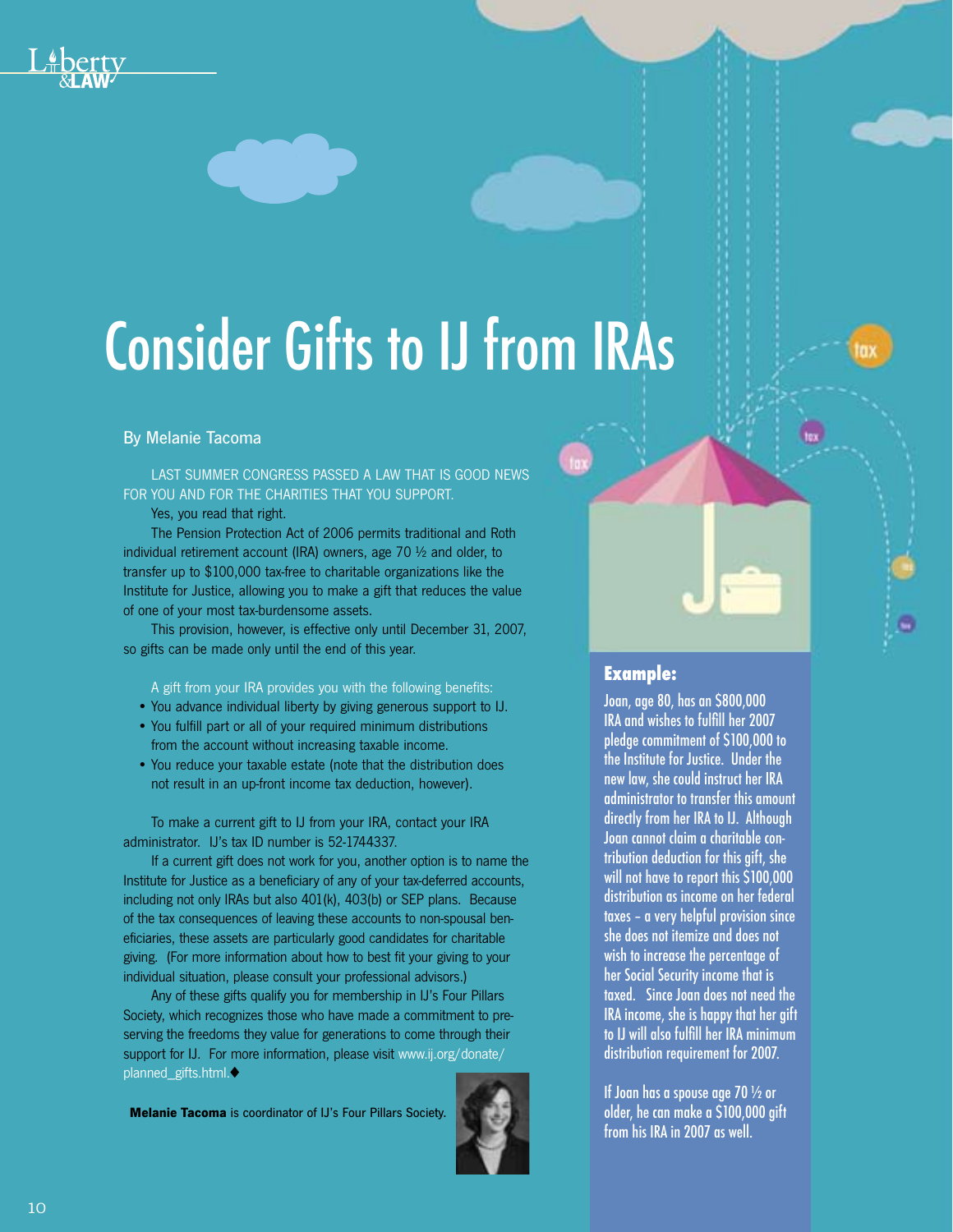### Volume 16 Issue 1

### **About the publication**

*Liberty & Law* is published bimonthly by the Institute for Justice, which, through strategic litigation, training, communication and outreach, advances a rule of law under which individuals can control their destinies as free and responsible members of society. IJ litigates to secure economic liberty, school choice, private property rights, freedom of speech and other vital individual liberties, and to restore constitutional limits on the power of government. In addition, IJ trains law students, lawyers and policy activists in the tactics of public interest litigation.

Through these activities, IJ challenges the ideology of the welfare state and illustrates and extends the benefits of freedom to those whose full enjoyment of liberty is denied by government.

Editor: John E. Kramer Layout & Design: Don Wilson

### How to reach us:

Institute for Justice 901 N. Glebe Road Suite 900 Arlington, VA 22203

General Information ..... (703) 682-9320 Fax . . (703) 682-9321

### Extensions:

**Website: www.ij.org E-mail: general@ij.org**

## **Quotable Quotes**

### FOX Fox & Friends



**IJ Senior Attorney Dana Berliner:**  "Eminent domain abuse is a national problem. Last year the U.S. Supreme Court threw open the floodgates for using eminent domain for private commercial development. What they need to do is say that you cannot take property from one person just to give it to another for purely private benefit."

### **NBC** KPNX Phoenix

**Executive Director of the IJ-AZ Chapter Tim Keller:** "Right now there's a tremendous amount of bureaucratic red tape if a parent wants to either change public school districts or send their child to a private school."



### Associated Press

"We start the year with a victory for those who support school choice," said Tim Keller, an attorney who represented parents who intervened in the case to help support the programs. "Our message for those who oppose school choice would be drop future legal proceedings."

### Los Angeles Times

"For activists who seek to change the law, nothing works better sometimes than losing a big case in the Supreme Court . . . . The Kelo ruling set off a political earthquake, and the tremors were felt across the country. On Dec. 18, the Institute [for Justice] reported that 34 states had tightened their laws since the June 2005 decision and made it harder for city officials to take private property for development."